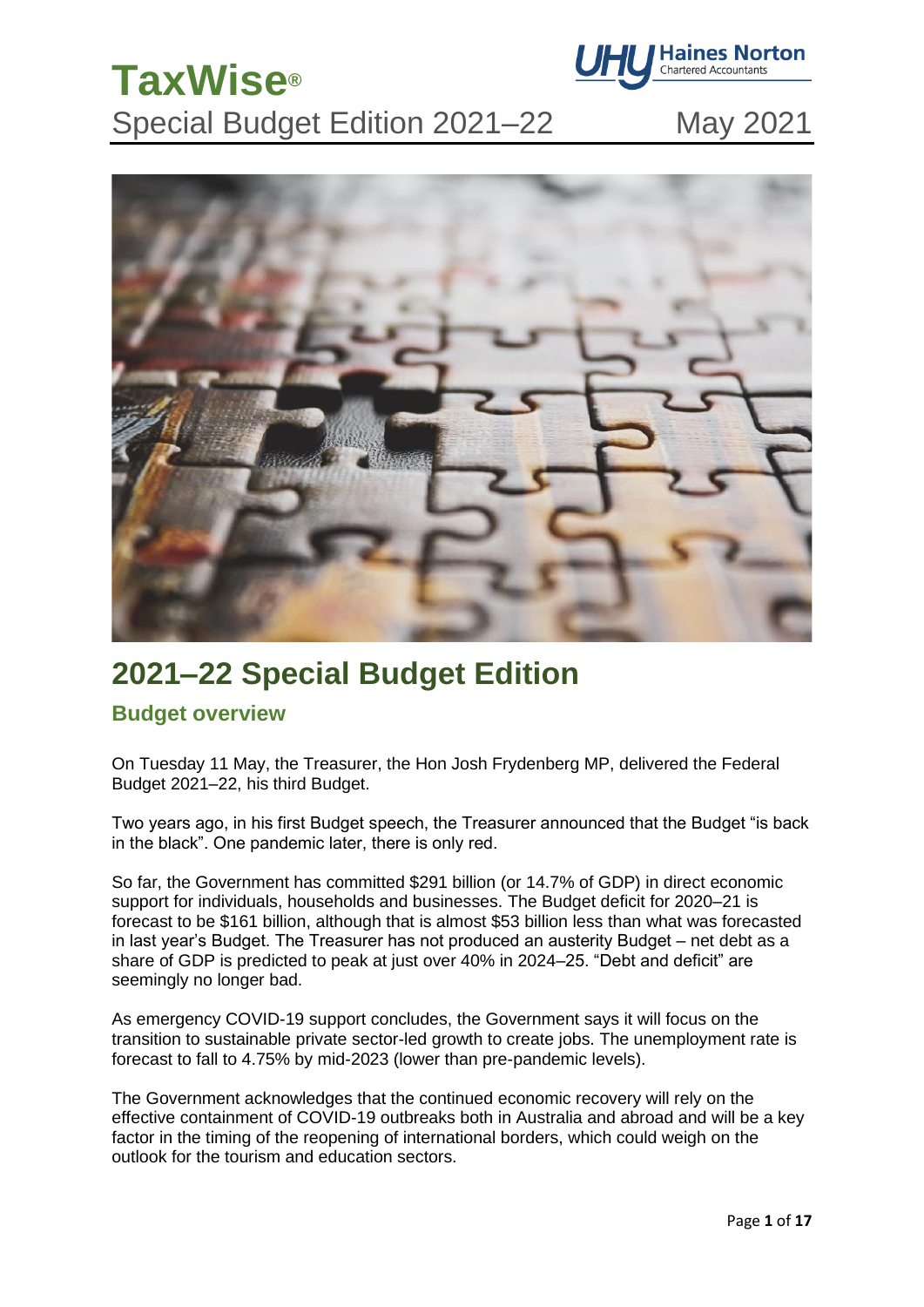Further, ongoing global trade tensions and the potential for further trade actions continue to pose risks to the outlook for Australian exports. More broadly, downside risks to the outlook for the global economy from ongoing outbreaks of the virus in major economies, including India, could have implications for Australia's domestic economy.

If you want to read the Budget papers, you can find them at [budget.gov.au.](https://budget.gov.au/)

## **Big picture highlights of this year's Budget**

| <b>Deficit</b>                                                                 | Net debt                                                                                                                                                                                                | <b>Economic growth</b>                                                                              |
|--------------------------------------------------------------------------------|---------------------------------------------------------------------------------------------------------------------------------------------------------------------------------------------------------|-----------------------------------------------------------------------------------------------------|
| \$161 million in 2020-1;<br>projected to fall to \$106.6<br>billion in 2021-22 | Expected to be 34.2% of<br>GDP at 30 June 2022 and<br>peak at 40.9% of GDP in<br>$2024 - 25$<br>Net debt is then projected<br>to fall over the medium<br>term to 37.0% of GDP at 30<br><b>June 2032</b> | Real GDP is forecast to<br>grow by 1.25% in 2020-<br>21, by 4.25% in 2021-22<br>and 2.5% in 2022-23 |
|                                                                                |                                                                                                                                                                                                         |                                                                                                     |
|                                                                                |                                                                                                                                                                                                         |                                                                                                     |
| <b>Unemployment</b>                                                            | <b>Total tax receipts</b>                                                                                                                                                                               | <b>Total expenses</b>                                                                               |

### **Spending measures**

Some of the key spending measures are:

#### **Child care**

- **EXTER An additional \$1.7 billion over 5 years, by increasing the maximum child care** subsidies for second and subsequent children aged 5 and under from 85% to 95% (from 11 July 2022) and removing the \$10,560 cap for families with combined incomes above \$189,390 (from 1 July 2022).
- **The Government estimates that a family with 2 children earning \$110,000 a year will** be \$95 per week better off for 4 days of care and a family with 3 children on \$80,000 will be \$108 per week better off for 4 days of care.

#### **Aged care**

An additional \$17.7 billion over 5 years in response to the Royal Commission into Aged Care Quality and Safety, including: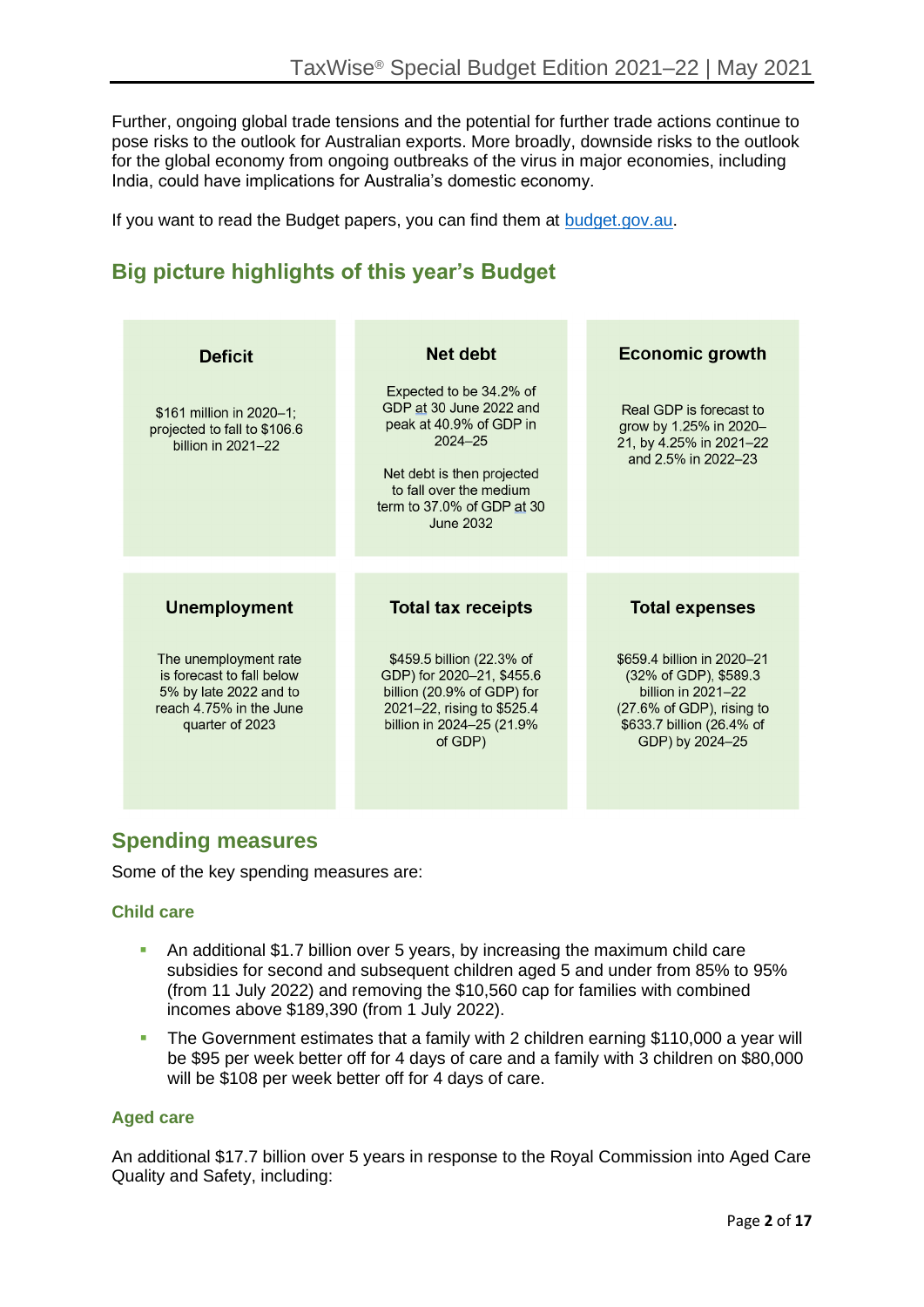- \$7.8 billion to implement a new funding model and increase the Government's Basic Daily Fee supplement by \$10 per resident per day;
- \$6.5 billion for the release of 80,000 additional Home Care Packages over the next 2 years, \$798.3 million to support informal carers of older Australians (e.g. increased access to respite services and more targeted assistance for carers of people with dementia);
- \$630.2 million to improve access to high-quality aged care services for those in regional, rural and remote areas, Aboriginal and Torres Strait Islander people, and special needs groups;
- \$942 million to support older Australians to access safe and quality care and \$652 million to skill the aged care workforce for the future.

#### **National Disability Insurance Scheme (NDIS)**

▪ An additional \$13.2 billion over 4 years for the NDIS.

#### **Home ownership**

- **An additional 10,000 places in 2021–22 under the New Home Guarantee (allowing** first home buyers to build a new home or purchase a newly built home with a deposit of as little as 5%);
- 10,000 single parents with dependants will be able to purchase a home with a deposit of as little as 2% (the Family Home Guarantee scheme);
- **EXEDENTIFY Increasing the maximum amount of voluntary contributions that can be released** under the First Home Super Saver Scheme to \$50,000 (see below);
- **Extending the deadline for construction to be started under the HomeBuilder program** from 6 months to 18 months for existing applicants.

#### **Women's Economic Security**

\$120.7 million on programs designed to improve women's workforce participation and economic security (in addition to the \$1.7 billion child care package).

#### **Women's health**

**•** \$148 million over 5 years for health care services for women and girls

#### **Mental health**

▪ \$2 billion over 4 years (from 2021–22) for the National Mental Health and Suicide Prevention Plan

#### **Health (general)**

▪ A further \$1.9 billion in Australia's COVID-19 Vaccination Strategy; \$879 million over 2 years to continue the health response to the COVID-19 pandemic, to support access to health care services and reduce the risk of community transmission of COVID-19;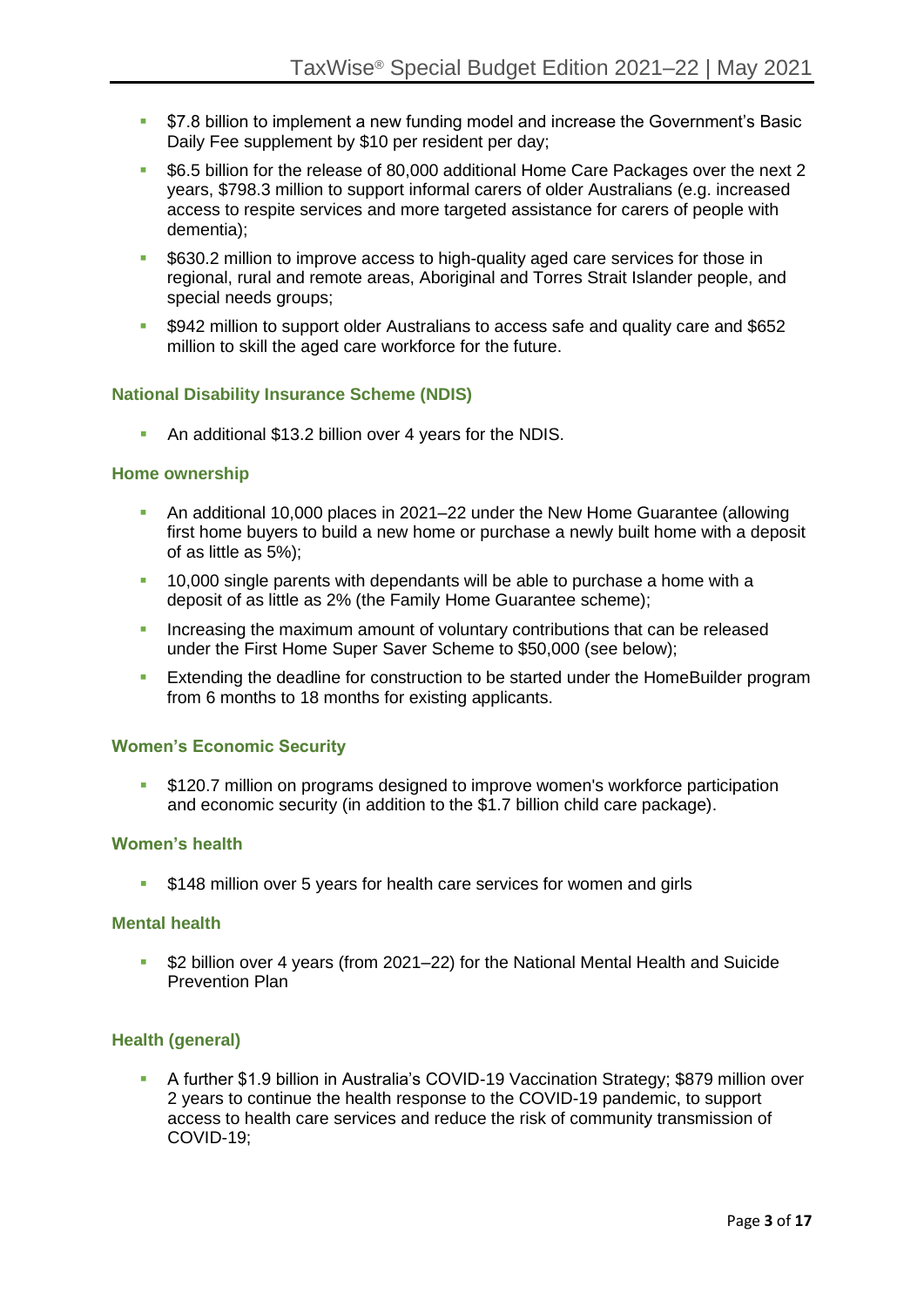▪ \$487 million over 2 years to expand quarantine services in the Northern Territory; \$115.2 million over 4 years (from 2021-22) to expand and improve dental health services; \$80.9 million over 5 years for initiatives to support the delivery of primary care and the health workforce in rural and remote Australia.

#### **Domestic violence:**

\$998.1 million over 4 years for initiatives to reduce, and support the victims of, Family, Domestic and Sexual Violence (FDSV) against women and children; \$123.8 million over 4 years to support the reform of the family law system and improve access and safety for children and families.

#### **Workplace**

\$9.3 million over 4 years to support the implementation of the Government's response to the *Respect@Work: Sexual Harassment National Inquiry Report*

#### **Training and skills**

Scrapping the JobMaker hiring credit, but providing an extra 163,000 places on subsidised training courses by extending the JobTrainer scheme (subject to matched funding by State and Territory governments); an additional \$2.7 billion on extending and expanding the Boosting Apprenticeship Commencements wage subsidy; 2,700 places in Indigenous girls' academies; and 5,000 gateway and in-training support services for women starting in non-traditional trades

#### **Jobs and wages**

Wage subsidies available through Jobactive, Transition to Work (the Government's specialist youth employment service) and ParentsNext will be increased to \$10,000; the Local Jobs Program will be expanded and extended to 51 employment regions; Transition to Work will receive an additional \$481.2 million over the forward estimates; a more efficient employment services program (the New Employment Services Model) will replace Jobactive from 1 July 2022 at a cost of \$860.4 million over 4 years

#### **Tourism**

An additional \$1.2 billion targeted support package to the aviation and tourism sectors

#### **Education**

\$2 billion in ongoing funding for preschools through a 4-year Strategic Reform Agreement (funding will be contingent on the states and territories agreeing to a robust reform timeline focused on increasing participation and school readiness); \$53.6 million to support Australian education providers most reliant on international students

#### **Infrastructure (general)**

An additional \$1 billion to extend the Local Roads and Community Infrastructure Program; extending the Road Safety Program to 2022–23, with additional funding of \$1 billion; an additional \$250 million for the Building Better Regions Fund; \$189.6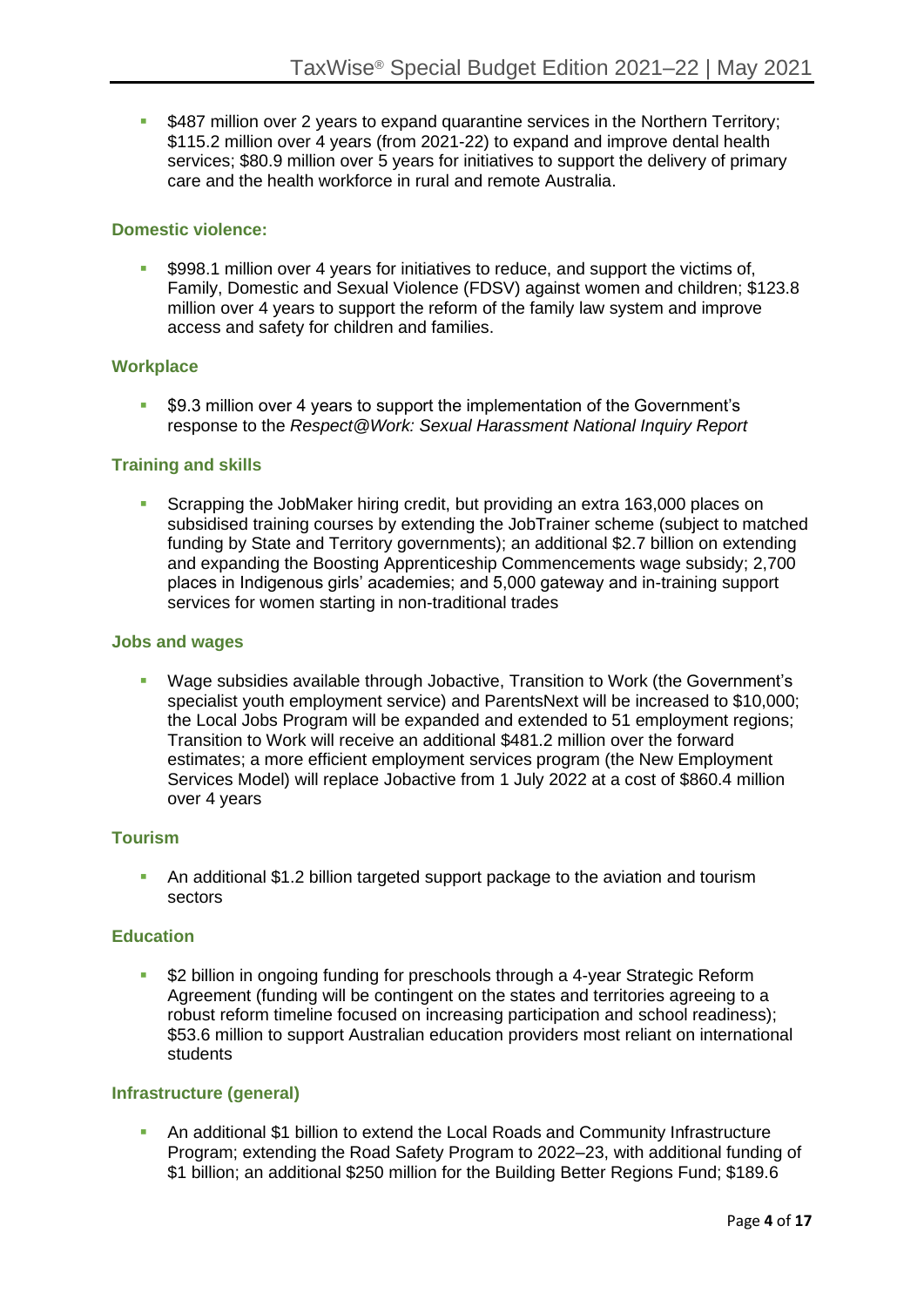million over 5 years to create jobs and support sustainable economic growth in Northern Australia; \$84.8 million to improve internet and mobile access in regional Australia; \$1.3 billion in off-farm irrigation infrastructure

#### **Infrastructure (specific projects):**

\$2 billion for the Melbourne Intermodal Terminal; \$2.6 billion for the North-South Corridor-Darlington to Anzac Highway in South Australia; \$2 billion for the Great Western Highway Upgrade (Katoomba to Lithgow) in NSW; \$400 million in additional funding for the Bruce Highway in Queensland; \$380 million for the Pakenham Roads Upgrade in Victoria; \$237.5 million for the METRONET to support grade separations and the elevation of stations in Western Australia; \$150 million for the Northern Territory National Highway Network; \$132.5 million for the Canberra Light Rail - Stage 2A; \$113.4 million for the Midland Highway Upgrades in Tasmania

#### **Vaccines**

**EXECT** Funding will be provided for the development of an onshore mRNA vaccine manufacturing capability in Australia.

#### **Agriculture**

\$850.4 million over 5 years for a package of measures to back-in the farm sector's ambition of a \$100 billion industry by 2030 and support Australia's soils and biodiversity stewardship; \$172.5 million over 4 years to support the long-term drought resilience and preparedness of primary producers, rural and regional communities; \$14.7 million to waive farm business income reconciliation debts incurred by Farm Household Allowance recipients up to the end of 2019–20.

#### **Deregulation**

▪ \$134.6 million over 4 years to progress the Commonwealth's deregulation agenda.

#### **Natural disasters**

**•** \$1.2 billion over 5 years to improve Australia's capability to better prepare for, respond to, and recover from natural disasters.

#### **Defence**

▪ An additional \$747 million for defence training facilities in the Northern Territory.

#### **Veterans**

\$460.4 million to ensure the Department of Veterans' Affairs has adequate capacity to meet veteran support needs and enhance its capacity to address veteran suicide, including through faster processing of compensation claims; \$145.3 million over 2 years for the Royal Commission into Defence and Veteran Suicides.

#### **Not-for-profits**

▪ \$1.9 million in 2022–23 for the ATO to build an online system to enhance the transparency of income tax exemptions claimed by not-for-profit entities.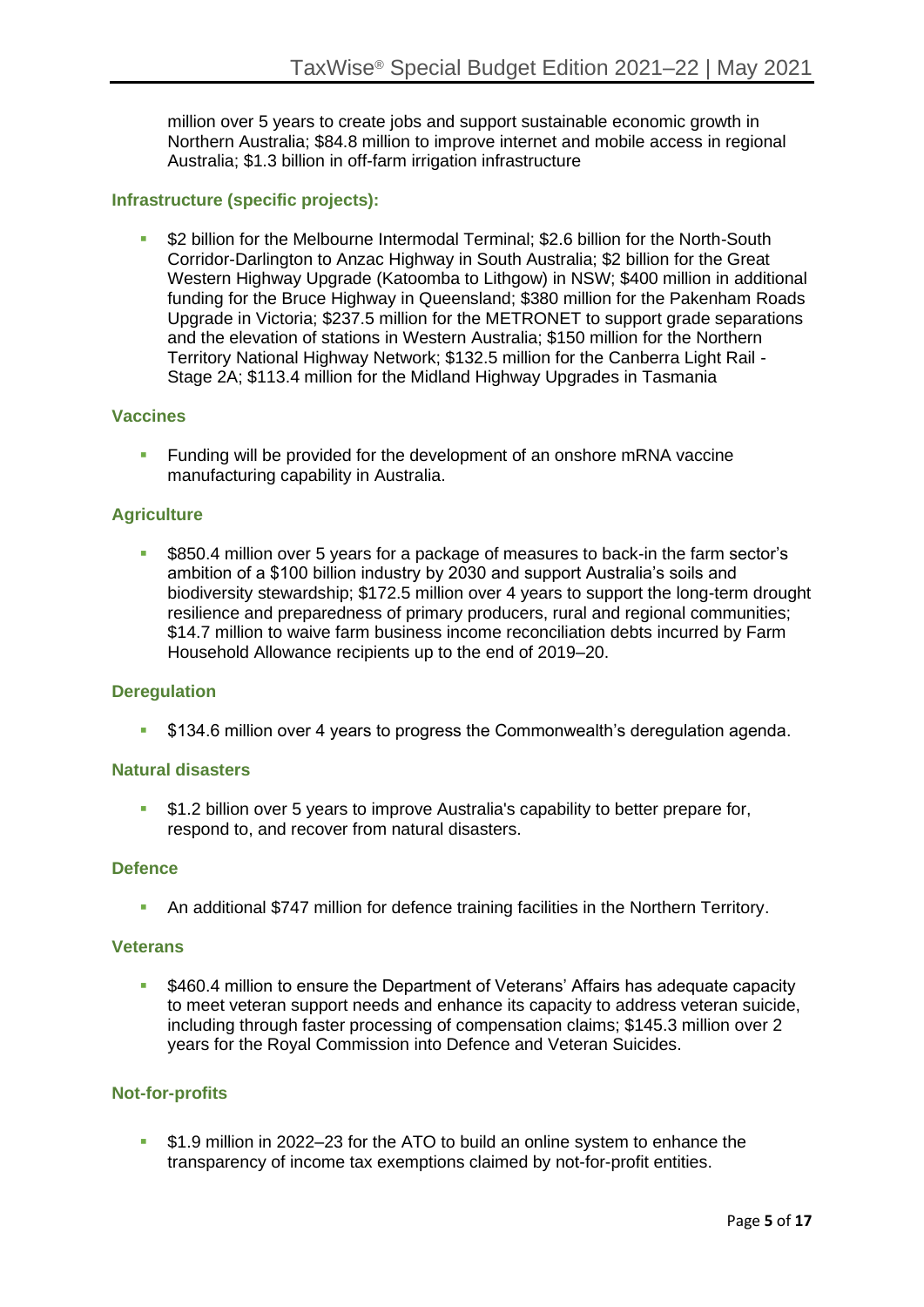

# **Budget measures for individuals**

### **Tax and superannuation highlights**

#### Personal tax & transfer

- Extending for 12 months the low and middle income tax offset
- Removing the \$250 threshold for selfeducation expenses

#### **Tax issues for SMEs**

- Extending for 12 months temporary full expensing and the company loss carry back
- Removing the cessation of employment as a taxing point for the tax-deferred employee share schemes
- Tax relief for small brewers and distillers
- Exempting certain storm and flood grants

#### **Superannuation**

- Increasing the maximum amount that can be released under the First Home Super Saver Scheme
- Removing the super guarantee \$450 per month threshold
- Reducing the eligibility age for downsizer contributions to 60
- Scrapping the work test for those aged 67 to 75 making voluntary super contributions

#### **International tax**

A simpler test of residency for individuals

#### **Tax administration**

Giving the AAT the power to pause or modify ATO debt recovery action in relation to disputed debts of small businesses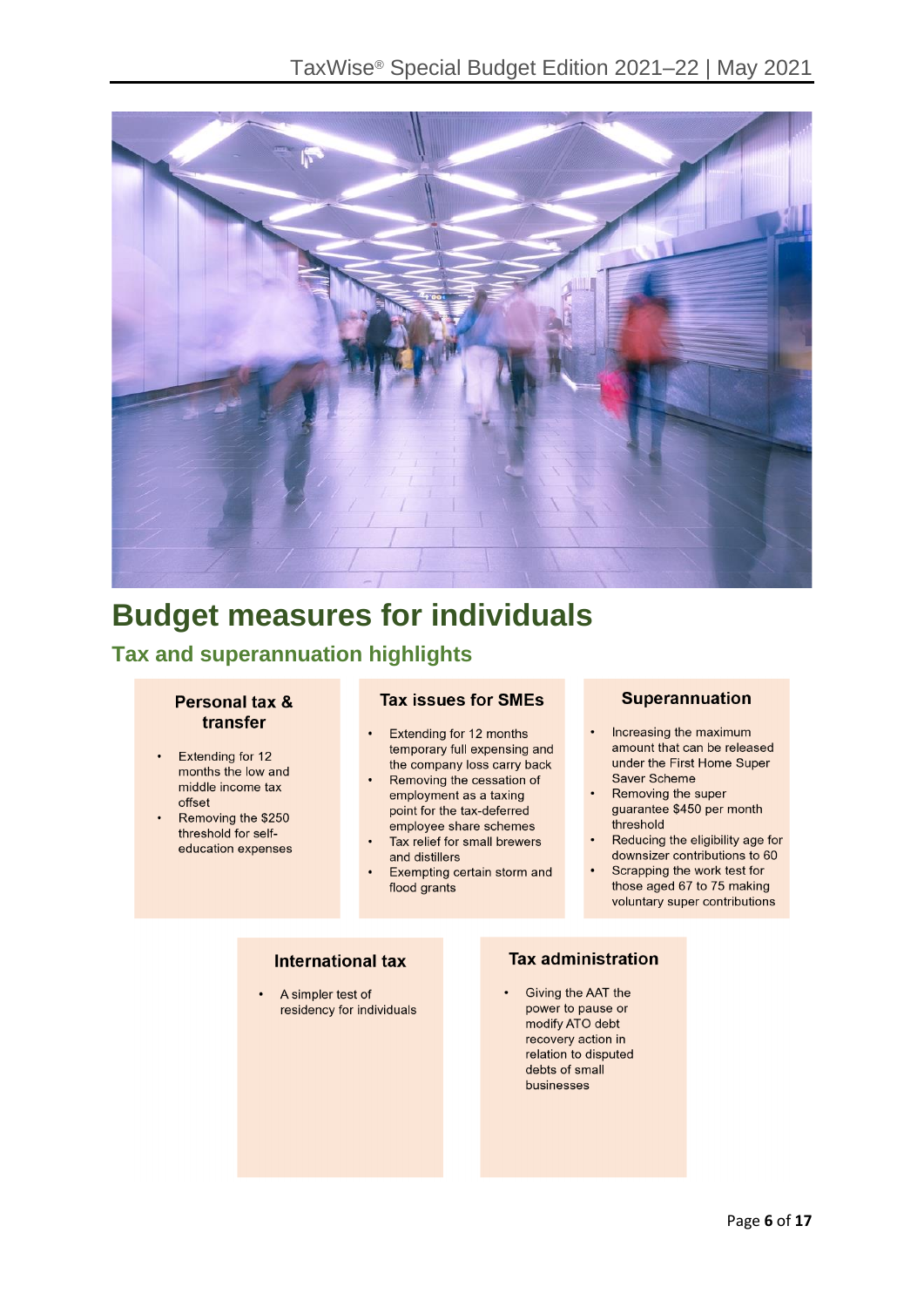### **Low and middle income offset retained (again)**

As widely predicted, the low and middle income tax offset (LMITO) will be retained for 2021- 22, thus avoiding an effective tax increase for many taxpayers. This is how the LMITO (also called the Lamington) is calculated. The benefit will depend on a taxpayer's taxable income.

| <b>Taxable income</b> | <b>Amount of LMITO</b>         |
|-----------------------|--------------------------------|
| $$0 - $37,000$        | \$255                          |
| \$37,001 - \$48,000   | \$255, plus 7.5% of the excess |
| \$48,001 - \$90,000   | \$1,080                        |
| \$90,001 - 126,000    | \$1,080, less 3% of the excess |
| $$126,001 +$          | Nil                            |

The low income offset (LITO) has not been touched. The maximum amount of the LITO is \$700, payable for taxable incomes up to \$37,500. No LITO is payable once taxable income reaches \$66,667.

| Taxable income    | <b>Amount of LITO</b>          |
|-------------------|--------------------------------|
| $$0 - $37,500$    | \$700                          |
| \$37,501-\$45,000 | \$700, less 5% of the excess   |
| \$45,001-\$66,667 | \$325, less 1.5% of the excess |

### **Medicare levy thresholds**

The Medicare levy low-income threshold for singles for 2020–21 is \$23,226 (compared to \$22,801 for 2019–20). The family income threshold is \$39,167 (compared to \$38,474 for 2019-20), increasing by \$3,597 for each dependent child or student (compared to \$3,533 for 2019-20).

For single seniors and pensioners eligible for the senior Australians and pensioners tax offset (SAPTO), the Medicare levy low-income threshold for 2020–21 is \$36,705 (compared to \$36,056 for 2019–20). The family threshold for seniors and pensioners eligible for SAPTO is \$51,094 (compared to \$50,191 for 2019-20). The threshold increases by \$3,597 for each dependent child or student.

### **No changes to tax rates**

There were no changes to the income tax rates. As a reminder, the rates in the table below are legislated to apply for the 2020–21, 2021–22, 2022–23 and 2023–24 income years.

| Taxable income      | <b>Tax rate</b> |
|---------------------|-----------------|
| Up to \$18,200      | Nil             |
| \$18,201-\$45,000   | 19%             |
| \$45,001-\$120,000  | 32.5%           |
| \$120,001-\$180,000 | 37%             |
| \$180,001 and over  | 45%             |

*Income tax rates 2020-21 to 2023-24 — residents*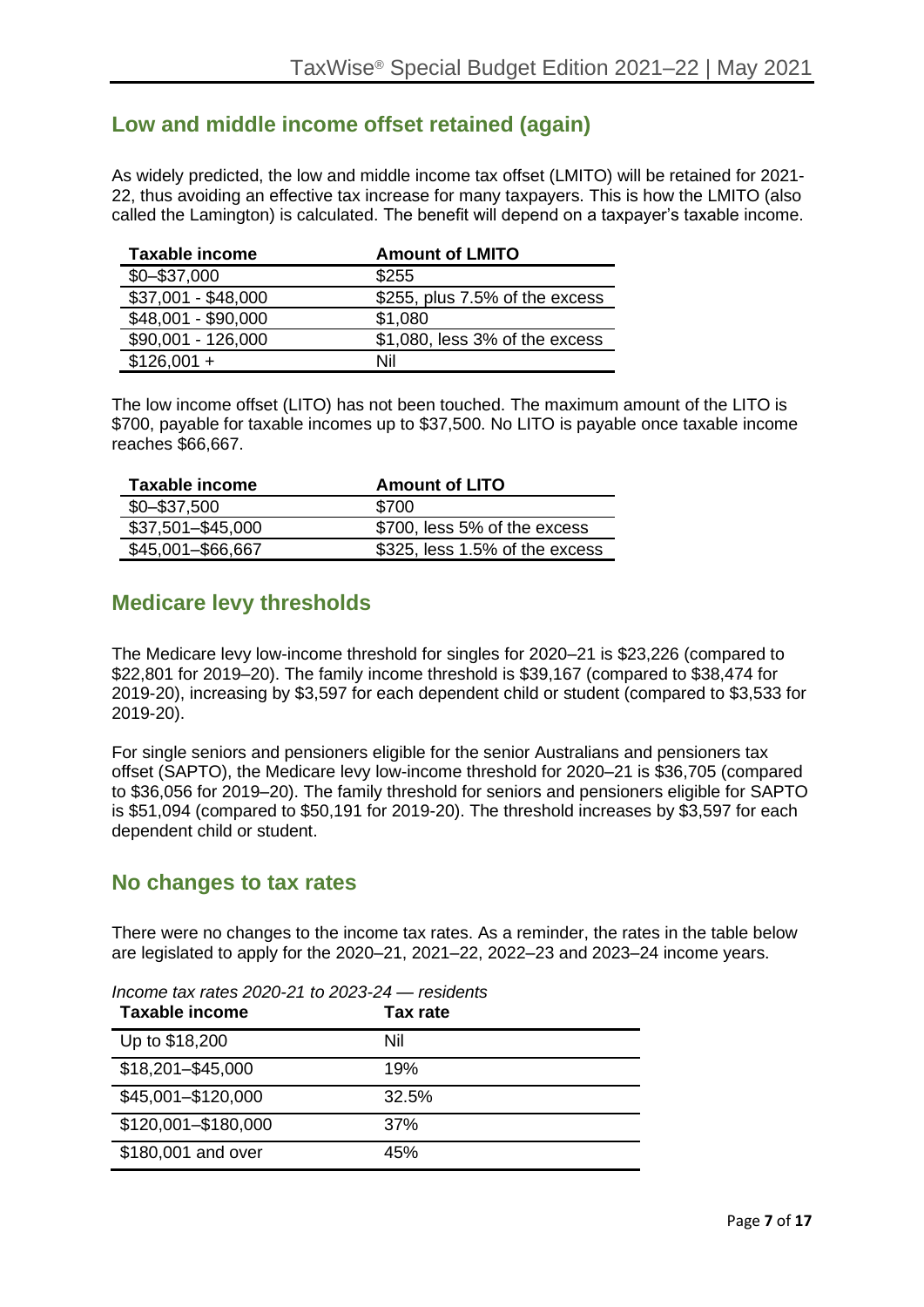The rates legislated to apply from 2024–25 are also unchanged. From 2024–25, a 30% rate will apply to the \$45,001–\$200,000 bracket, doing away with the 32.5% and 37% rates.

### **Simplified residency test**

The individual tax residency rules will be replaced with a new, modernised framework. The primary test will be straightforward – a person who is physically present in Australia for 183 days or more in any income year will be an Australian tax resident. Individuals who do not meet the primary test will be subject to secondary tests that depend on a combination of physical presence and measurable, objective criteria.

The new framework is based on recommendations made by the Board of Taxation in its 2019 report on the residency rules. It will apply from the first income year after the enabling legislation receives assent.

Working holiday makers who stay in Australia for more than 6 months will become residents under the simplified test. Will the so-called "backpacker tax" be scrapped as a consequence? The Budget papers are silent.

### **Self-education expenses**

The first \$250 of a prescribed course of education expense is currently not deductible. The Government will remove that limitation, with effect from the first income year after the enabling legislation receives assent.

### **Pension Loans Scheme**

The flexibility of the Pension Loans Scheme will be improved by providing access to advance payments through allowing participants to access up to 26 fortnights' worth of topup payments as a lump sum and introducing a No Negative Equity Guarantee.

### **New deductible donations**

The Government announced 3 new organisations (DGRs) eligible to receive tax deductible donations:

- Australian Associated Press Ltd from 1 July 2021 to 30 June 2026;
- Virtual War Memorial Limited from 1 July 2021 to 30 June 2026;
- Scripture Union Queensland from 1 July 2021 to 30 June 2023.

In addition, the DGR status of Cambridge Australia Scholarships Limited and Foundation 1901 Limited has been extended for 5 years (to 30 June 2026 and 31 August 2026 respectively).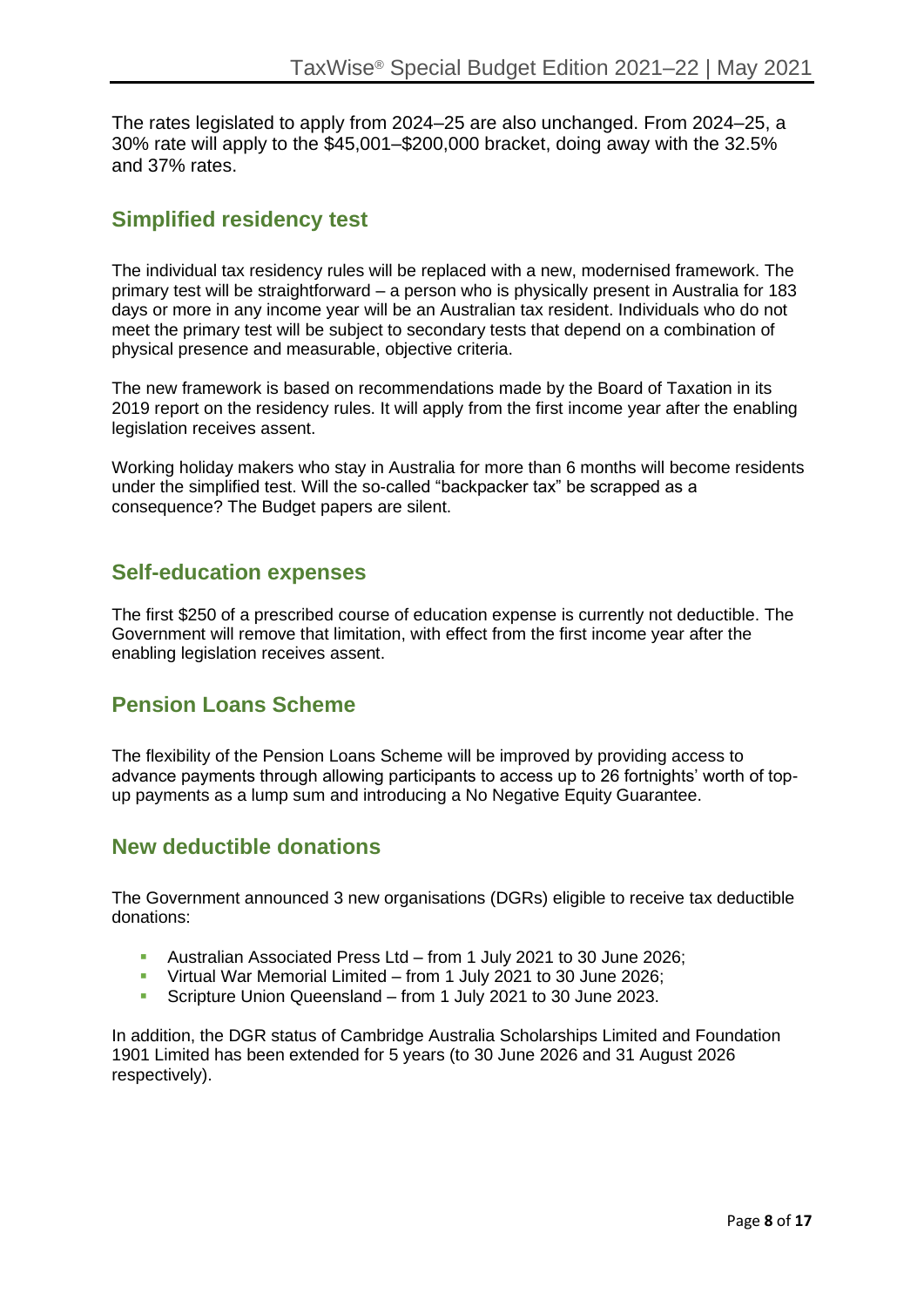### **ADF personnel**

A full income tax exemption will be available for the pay and allowances of Australian Defence Force (ADF) personnel deployed to Operation Paladin from 1 July 2020. Under Operation Paladin, ADF personnel are deployed in Israel, Jordan, Syria, Lebanon and Egypt.

### **Members of NZ sporting teams**

The Government will ensure that New Zealand maintains its primary taxing right over members of its sporting teams and support staff in respect of Australian income tax and FBT liabilities that arise from exceeding the 183-day test in the Australia-NZ double tax agreement, as a result of being located in Australia for league competitions because of COVID-19.

The measure will apply to the 2020–21 and 2021–22 income and FBT years.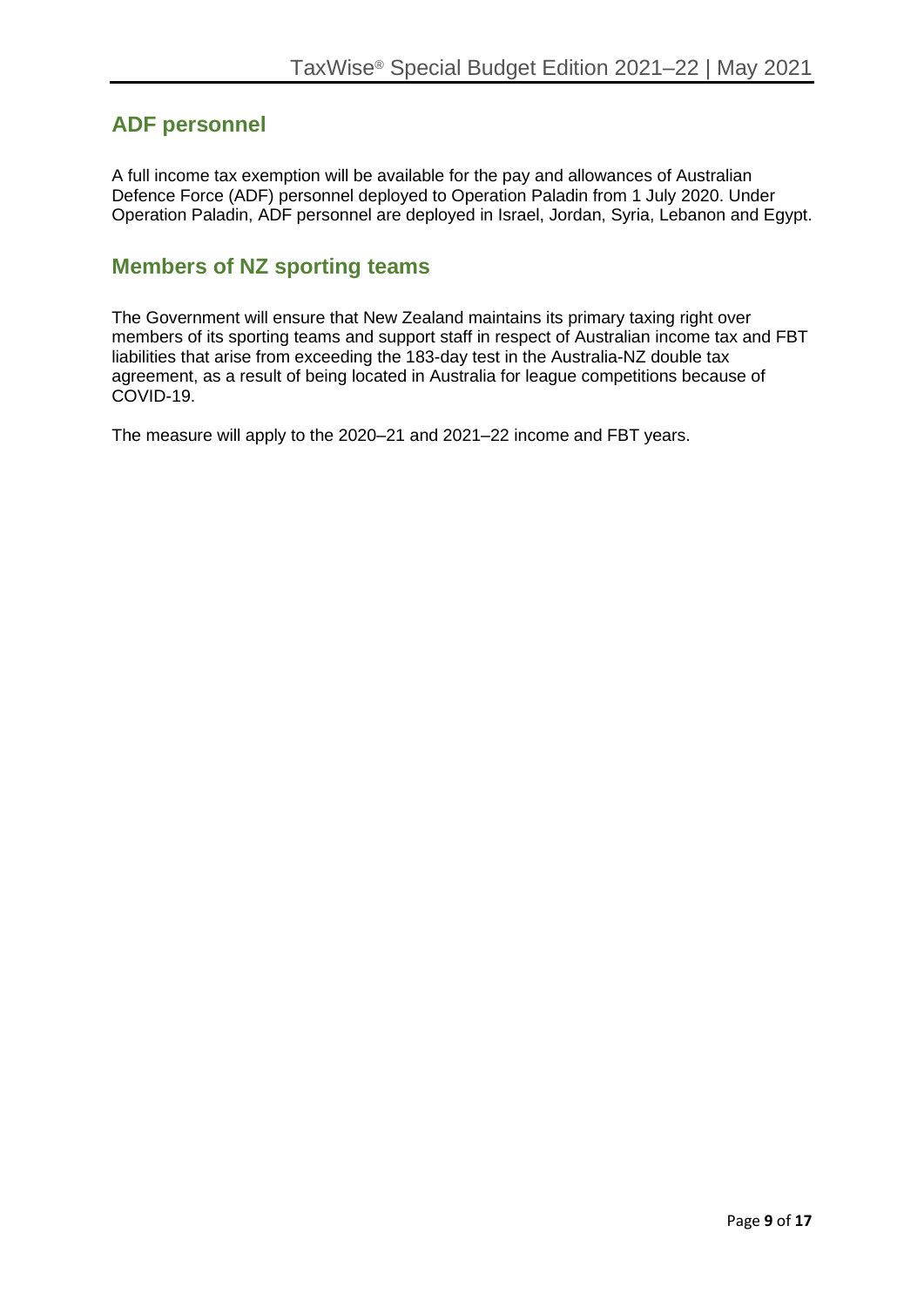

## **Budget measures for business**

### **Temporary full expensing extended**

The temporary full expensing incentive will be extended for 12 months until 30 June 2023. Temporary full expensing allows businesses with an annual aggregated turnover under \$5 billion to deduct the full cost of eligible depreciating assets, as well as the full amount of the second element of cost (e.g. improvement costs and transport costs).

Temporary full expensing only applies to new assets located and principally used in Australia. Taxpayers can choose not to apply temporary full expensing to a depreciating asset (the choice cannot be revoked).

### **Loss carry-back extended**

The loss-carry back available to companies with an annual aggregated turnover of less than \$5 billion will be extended by 12 months. This will allow eligible companies to carry back (utilise) tax losses from the 2022–23 income year to offset previously taxed profits as far back as the 2018-19 income year.

The amount carried back cannot be more than the earlier taxed profits and the carry-back cannot generate a franking account deficit.

Companies that do not elect to carry back losses can still carry losses forward as normal.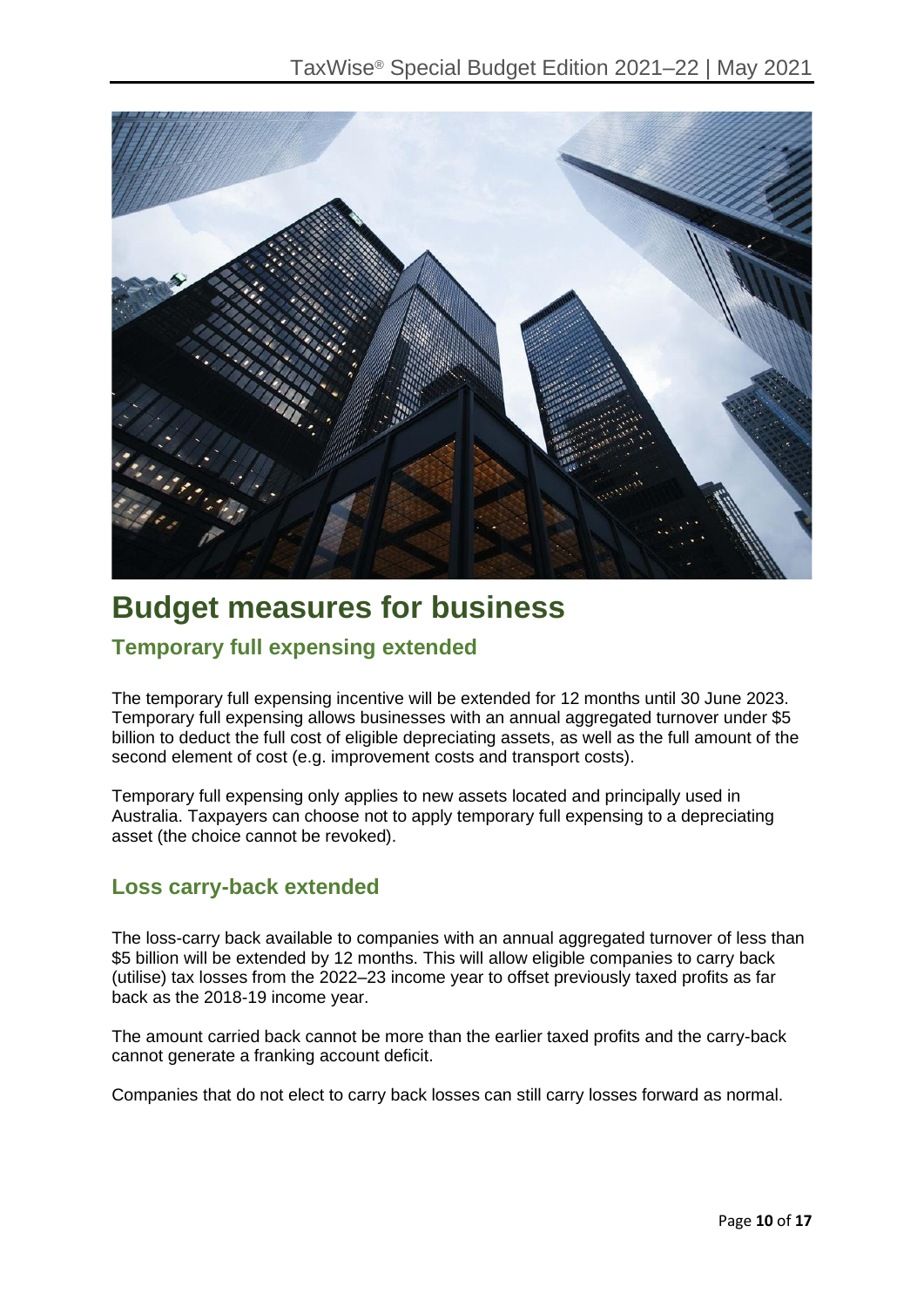### **Pausing ATO debt recovery actions**

The Government will allow small businesses to apply to the AAT (the Small Business Taxation Division) to pause or modify ATO debt recovery actions where the debt is being disputed in the AAT. A small business is one with annual aggregated turnover less than \$10 million.

When considering applications, the AAT will be required to consider the potential effect on the integrity of the tax system and ensure that there is a genuine dispute with the ATO.

This measure will apply in respect of proceedings commenced on or after the date the enabling legislation receives assent. It could save small businesses several thousands of dollars in court and legal fees.

### **Employee share schemes**

The Government will remove the cessation of employment taxing point for tax- deferred employee share schemes (ESS). This change will apply to ESS interests issued from the first income year after the enabling legislation receives assent.

As a result, tax will be deferred until the earliest of the remaining taxing points:

- **•** in the case of shares, when there is no risk of forfeiture and no restrictions on disposal;
- **•** in the case of options, when the employee exercises the option and there is no risk of forfeiting the resulting share and no restriction on disposal; or
- **•** the maximum period of deferral of 15 years.

In addition, the Government will reduce red tape for ESS by:

- **EXECT** removing regulatory requirements, where employers do not charge or lend to the employees to whom they offer ESS; and
- where employers do charge or lend, streamlining requirements for unlisted companies making ESS offers that are valued at up to \$30,000 per employee per year.

### **Depreciation – intangible assets**

Taxpayers will be allowed to self-assess, for depreciation purposes, the effective life of intangible assets such as patents, registered designs, copyrights and in-house software. This will apply to assets acquired on or after 1 July 2023 (after the temporary full expensing regime has concluded).

Taxpayers will continue to have the option of applying the existing statutory effective life to depreciate these assets.

A similar measure was first proposed in December 2015 but was dropped when the relevant legislation (a 2017 Bill) was before the Senate.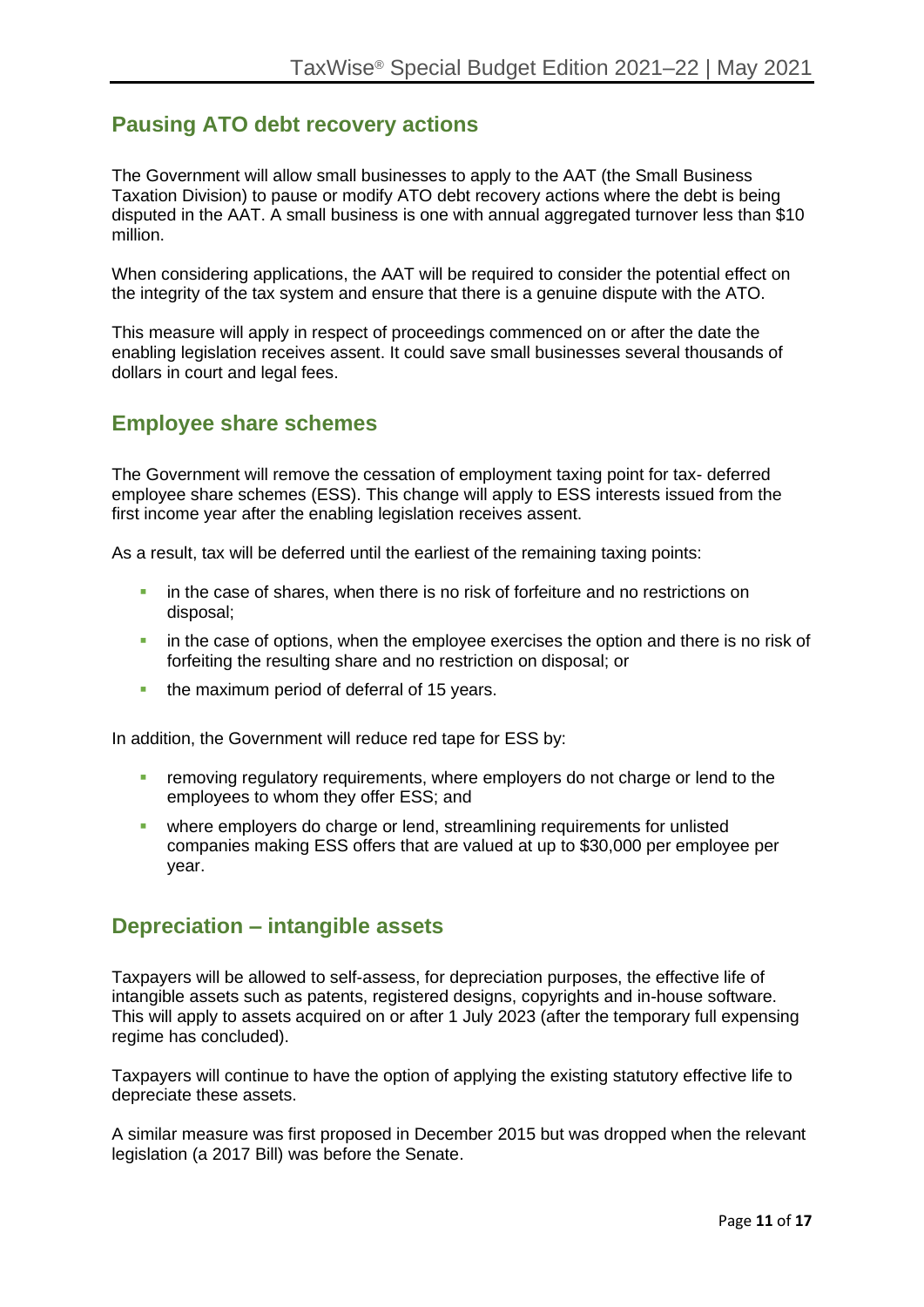### **Storm and flood grants exempt**

The Government will provide an income tax exemption for qualifying grants made to primary producers and small businesses affected by the storms and floods in Australia (the grants will be non-assessable non-exempt income).

Qualifying grants are Category D grants provided under the Disaster Recovery Funding Arrangements 2018, where those grants relate to the storms and floods in Australia that occurred due to rainfall events between 19 February 2021 and 31 March 2021. These include small business recovery grants of up to \$50,000 and primary producer recovery grants of up to \$75,000.

### **Tax relief for small brewers and distillers**

The excise refund cap for small brewers and distillers will increase from \$100,000 to \$350,000 per year from 1 July 2021.

From that date, eligible brewers and distillers will be able to receive a full remission of any excise they pay, up to an annual cap of \$350,000. Currently, eligible brewers and distillers are entitled to a refund of 60% of the excise they pay, up to an annual cap of \$100,000.

### **Digital games offset**

As part of its Digital Economy Strategy (see below), the Government will provide a refundable digital games tax offset to eligible businesses that spend a minimum of \$500,000 on qualifying Australian games expenditure. Games with gambling elements, or that cannot obtain a classification rating, will not be eligible.

The digital games offset will be available from 1 July 2022 to Australian resident companies or foreign resident companies with a permanent establishment in Australia.

### **Medical and biotechnology incentive**

The Government will introduce a patent box tax regime to further encourage innovation in Australia, by taxing corporate income derived from patents at a concessional effective corporate tax rate of 17%. The patent box will apply to income derived from Australian medical and biotechnology patents.

The concession will apply from income years starting on or after 1 July 2022.

The Government will also consult on whether a patent box would be an effective way of supporting the clean energy sector.

### **Corporate tax residency rules**

The Government announced in the 2020–21 Budget that the law would be amended to provide that a company that is incorporated offshore will be treated as an Australian tax resident if it has a "significant economic connection to Australia".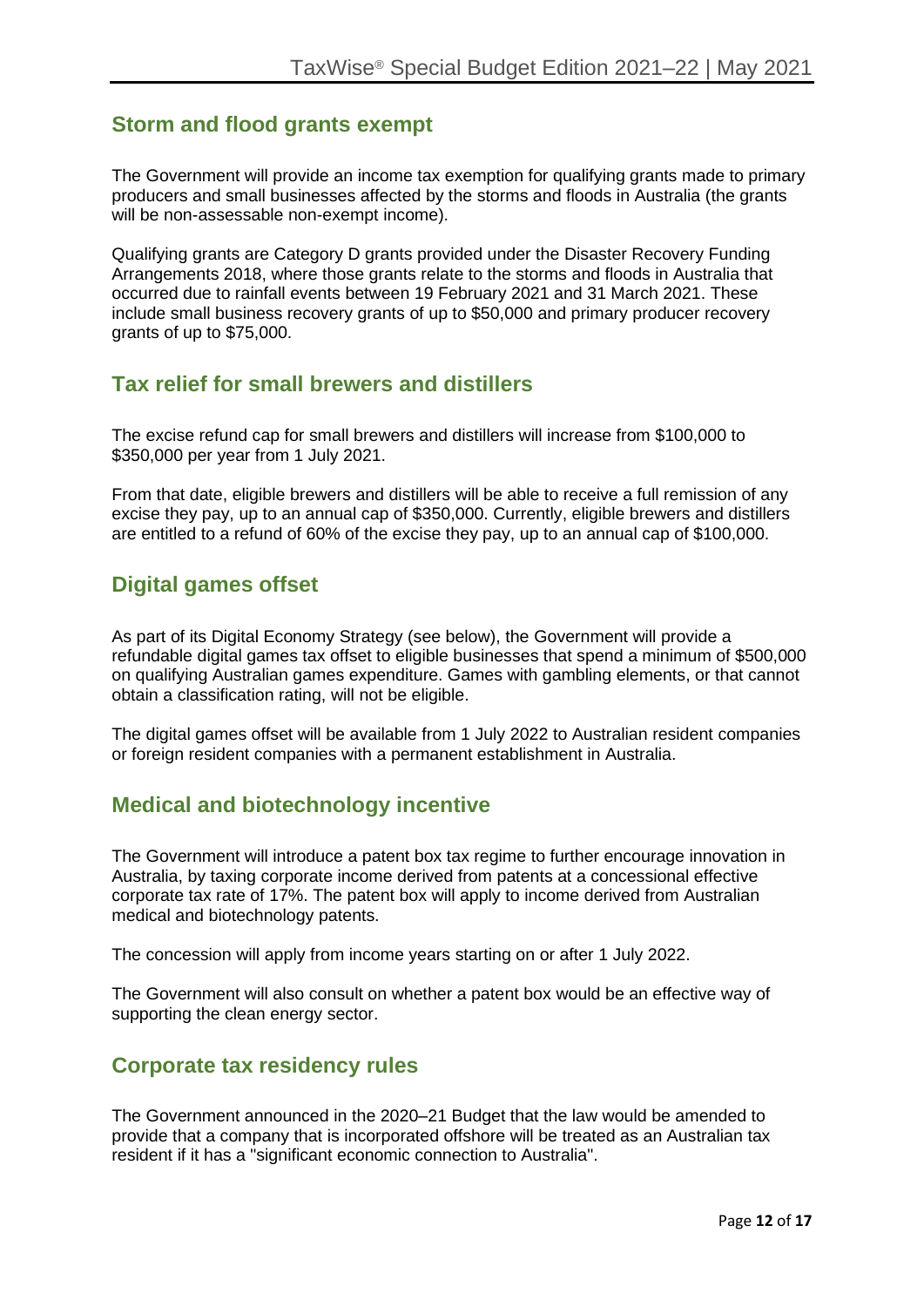The Government has now announced that it will consult on broadening this amendment to trusts and corporate limited partnerships.

### **Other measures**

Other measures that affect business include:

- **technical amendments to the Taxation of Financial Arrangements (TOFA) rules,** including facilitating access to hedging rules on a portfolio hedging basis, reducing compliance costs and making sure taxpayers are not subject to unrealised taxation on foreign exchange gains and losses unless this is elected – applicable to relevant transactions entered into on or after 1 July 2022;
- extending the Junior Minerals Exploration Incentive (JMEI) program for another 4 years to 30 June 2025 (funding of \$19.4 million each year);
- **EXECT** revising the start date for the corporate collective investment vehicle (CCIV) regime to 1 July 2022. The CCIV is an investment vehicle with a corporate structure that provides flow-through tax treatment;
- **E** removing the concessional 10% effective tax rate that applies to income derived by offshore banking units from eligible offshore banking activities – legislation to implement this measure is presently before Parliament;
- **EXECT** a temporary levy on offshore petroleum production to recover costs of decommissioning the Laminaria-Corallina oil fields and associated infrastructure. The levy will terminate on 30 June of the year in which all costs associated with the decommissioning have been recovered.

### **Digital Economy Strategy – tax and other measures**

The Government released its Digital Economy Strategy on 6 May, but as part of the 2021-22 Budget. The Strategy is intended to target investments that will underpin improvements in jobs and productivity and make Australia's economy more resilient. There is a dedicated website at [https://digitaleconomy.pmc.gov.au.](https://digitaleconomy.pmc.gov.au/)

Measures announced by the Government include:

- spending \$12.7 million to provide independent advice to Australian small businesses to help them build their digital capabilities through the Digital Solutions – Australian Small Business Advisory Services program;
- **•** spending \$15.3 million to enhance the value of electronic invoicing to help businesses reduce costs and increase productivity;
- as reported above, providing a refundable digital games tax offset to eligible businesses that spend a minimum of \$500,000 on qualifying Australian games expenditure – games with gambling elements, or that cannot obtain a classification rating, will not be eligible;
- as reported earlier allowing taxpayers to self-assess the effective life of certain intangible assets from 1 July 2023;
- **EXED 10 undertaking a review of the venture capital tax concessions to ensure they are** achieving their intended objectives;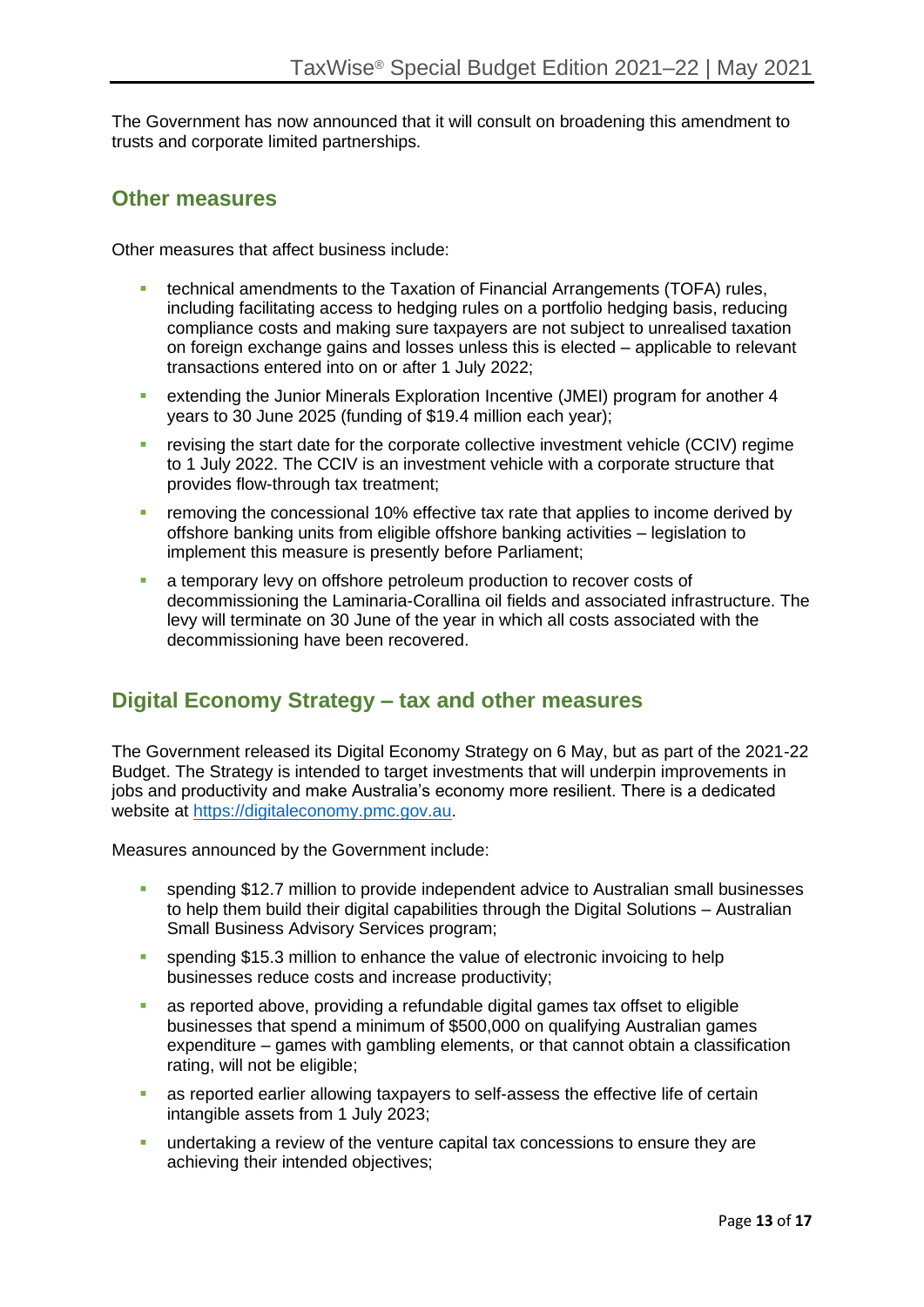- **•** spending just over \$100 million over 6 years improving Australians' digital skills within the education and training ecosystem, as well as creating more immediate learning options for reskilling and upskilling for in-demand jobs;
- **EXEDENT** investing \$53.8 million over 4 years to create the National Artificial Intelligence Centre to coordinate Australia's AI expertise and capabilities;
- **EXECTE Spending \$200.1 million to enhance myGov and \$301.8 million to enhance the My** Health Record system;
- **■** delivering Australia's first Data Strategy setting out how the Government will enhance effective, safe and secure data use over the period 2021 to 2025; and
- **EXECUTE:** strengthening Australia's data security settings through the development of a National Data Security Action Plan.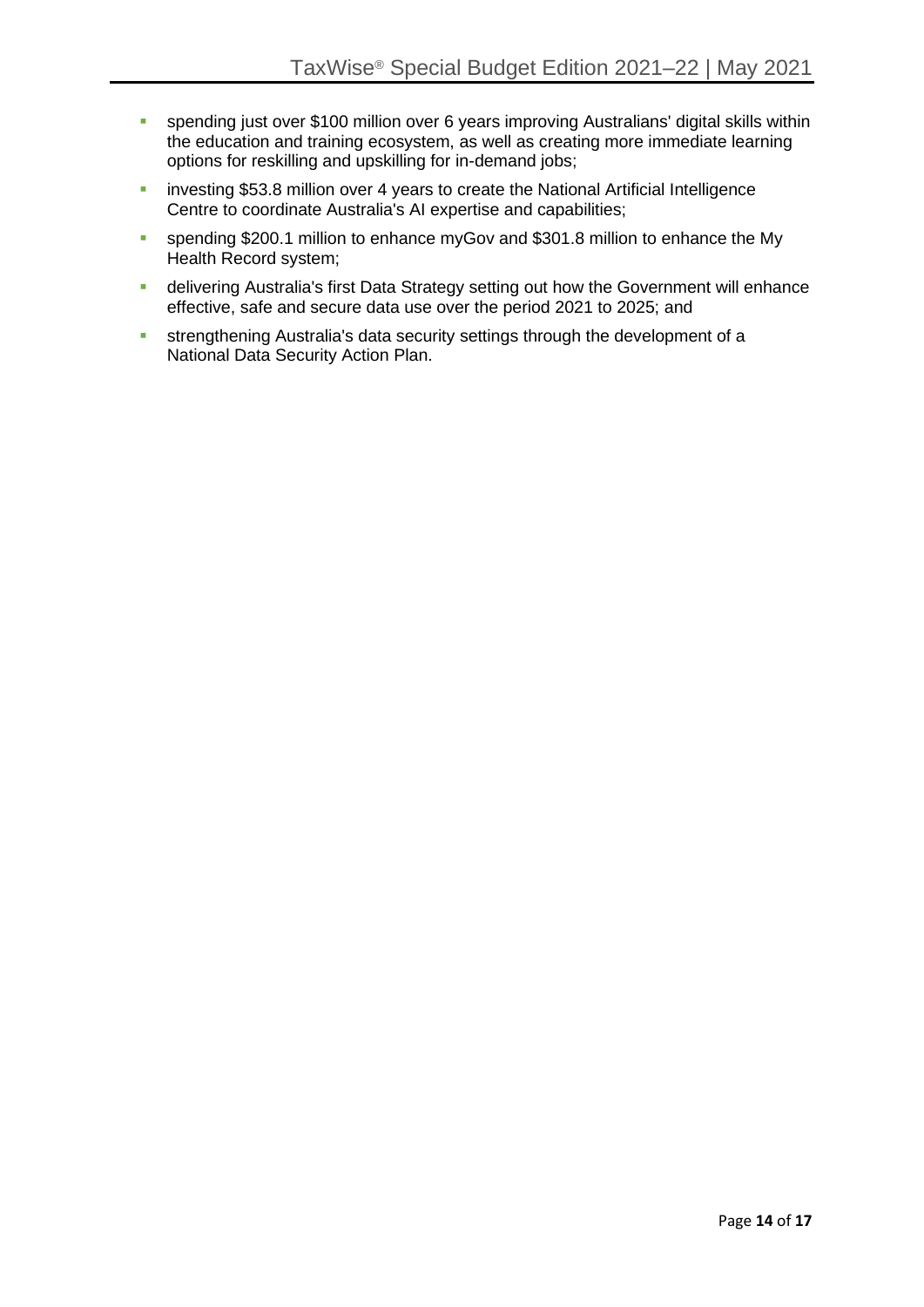

## **Superannuation measures**

### **First Home Super Saver Scheme**

As noted above, the maximum amount of voluntary contributions that can be released under the First Home Super Saver Scheme (FHSSS) will be increased from \$30,000 to \$50,000 (anticipated to start in 2022–23).

Other changes (to apply retrospectively from 1 July 2018) will assist FHSSS applicants who make errors on their FHSSS release applications, for example, by allowing individuals to withdraw or amend their applications prior to receiving a FHSSS amount.

In addition, the ATO will be allowed to return to a super fund any released FHSSS money that has not been paid to the individual. The money will be treated as the fund's nonassessable non-exempt income and will not count towards the individual's contribution caps.

### **SMSFs – residency requirements**

The Government will relax residency requirements for self-managed super funds (SMSFs) and small APRA-regulated funds, by extending the central control and management test safe harbour from 2 to 5 years for SMSFs and removing the active member test for both fund types. The measure is anticipated to apply from 1 July 2022.

### **Legacy retirement products**

There will be a 2-year period for individuals to convert a specified range of legacy retirement products, together with any associated reserves, to newer, more flexible products (currently,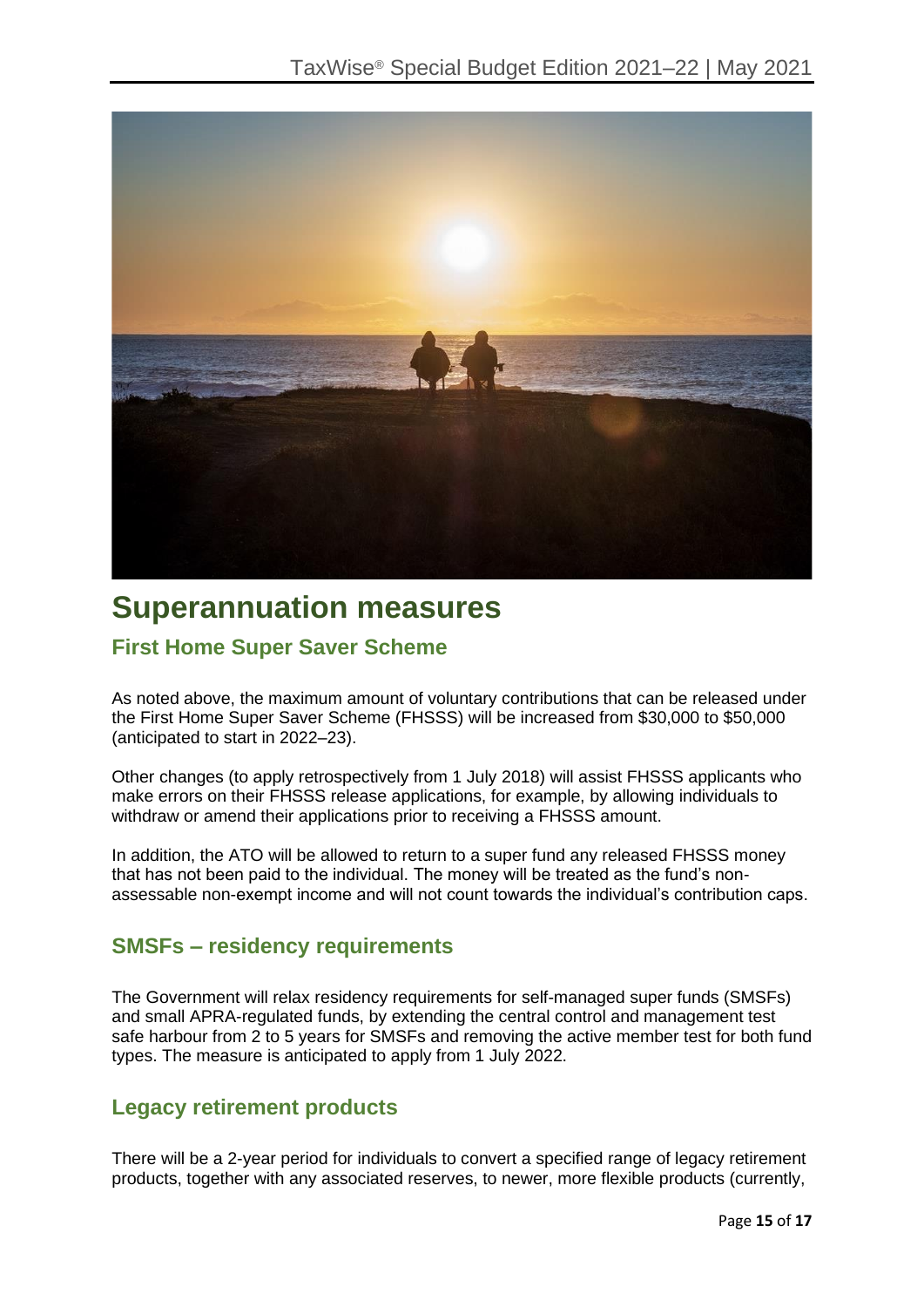these products can only be converted into another like product). Products covered will include market-linked, life-expectancy and lifetime products, but not flexi-pension products or a lifetime product in a large APRA-regulated or public sector defined benefit scheme.

Social security and taxation treatment will not be grandfathered for any new products commenced with commuted funds and the commuted reserves will be taxed as an assessable contribution.

This measure will apply from the first financial year after the enabling legislation receives assent.

### **Other superannuation measures**

Other superannuation measures announced as part of the Budget include:

- reducing the eligibility age for the downsizer scheme from 65 to 60 (anticipated to apply from 1 July 2022). This means that Australians aged 60 or over will be able to make an additional non-concessional super contribution of up to \$300,000 from the proceeds of the sale of their home;
- scrapping the work test for those aged 67 to 74 (anticipated to apply from 1 July 2022). At present, individuals in that age bracket are required to be employed for at least 40 hours in a maximum period of 30 consecutive days in the financial year before they can make super contributions (concessional or non-concessional); and
- **E** scrapping the requirement for workers to earn at least \$450 a month before their employers are obliged to pay super (anticipated to apply from 1 July 2022).

The Government will *not* proceed with a measure to extend early release of super to victims of family and domestic violence.

### **No changes to superannuation guarantee**

There had been speculation that the Government might defer the legislated increases in the super guarantee (SG) rate, but that did not happen in the Budget. Accordingly, the SG rate is still due to increase from 9.5% to 10% from 1 July 2021, and by 0.5% per year from 1 July 2022 until it reaches 12% from 1 July 2025.

Note that the SG opt-out income threshold will increase to \$275,000 from 1 July 2021 (it is currently \$263,157).